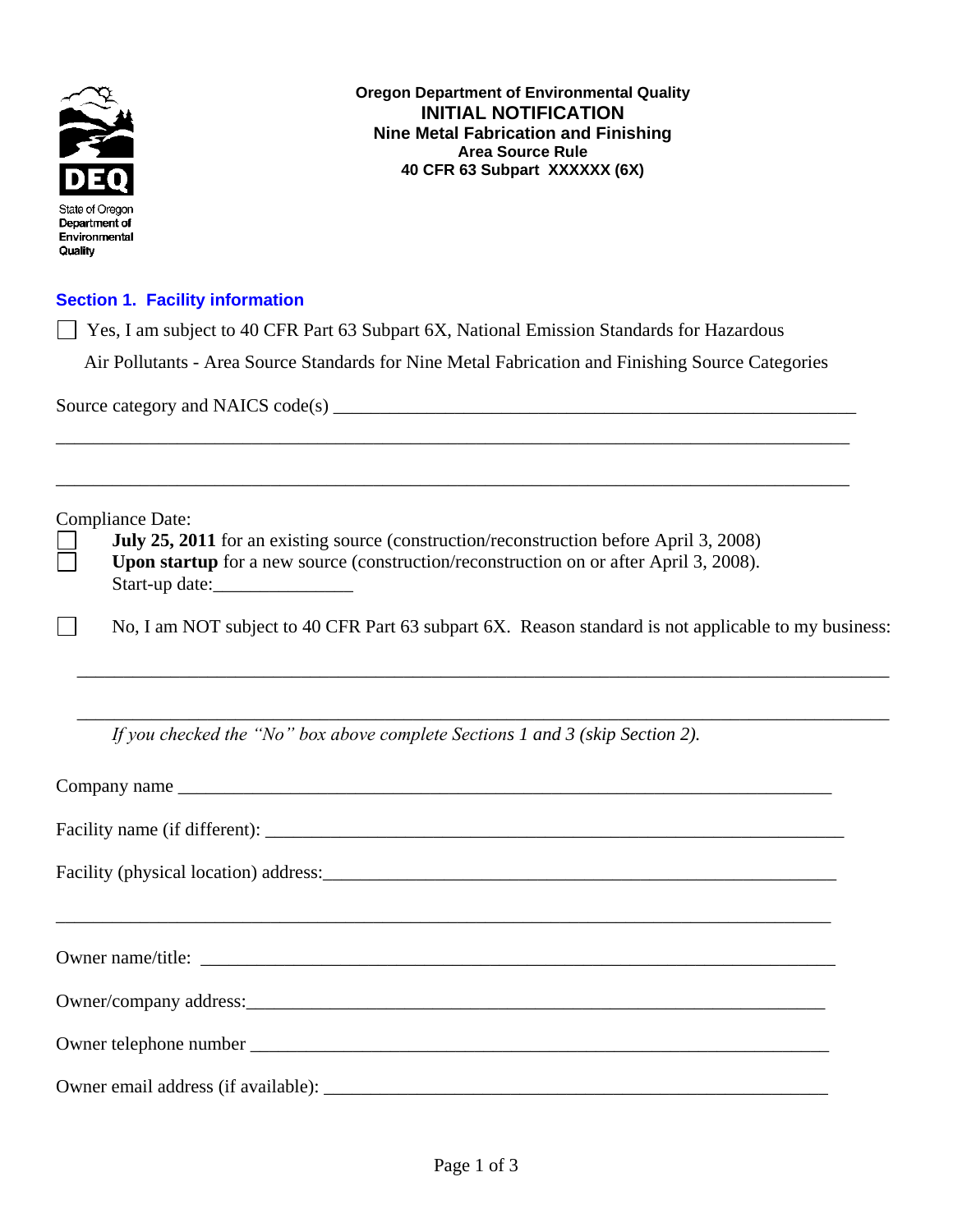| Is the Operator the same person as the Owner?                                          | $Yes \square$ | $\overline{N_0}$ |  |
|----------------------------------------------------------------------------------------|---------------|------------------|--|
| If the Operator information is different from the Owner, please provide the following: |               |                  |  |
| Operator name/title:                                                                   |               |                  |  |
| Operator telephone number:                                                             |               |                  |  |
|                                                                                        |               |                  |  |

Operator email address (if available): \_\_\_\_\_\_\_\_\_\_\_\_\_\_\_\_\_\_\_\_\_\_\_\_\_\_\_\_\_\_\_\_\_\_\_\_\_\_\_\_\_\_\_\_

## **Section 2. Identification of operations affected by the 6X standards**

**Following are the operations at this facility subject<sup>1</sup> to subpart 6X (check all that apply):**

| <b>Dry Abrasive Blasting</b>                                                                                                                      |  |  |  |
|---------------------------------------------------------------------------------------------------------------------------------------------------|--|--|--|
| (1) Totally enclosed and unvented blast chambers                                                                                                  |  |  |  |
| (2) Vented enclosures with a filtration control device                                                                                            |  |  |  |
| (3) Objects over 8 feet in any dimension without a filtration control device<br>(includes outdoor blasting of objects over 8 ft in any dimension) |  |  |  |
| <b>Dry Machining</b>                                                                                                                              |  |  |  |
| Dry Grinding or Dry Polishing with Stationary Machines                                                                                            |  |  |  |
| <b>Spray Painting</b>                                                                                                                             |  |  |  |
| (1) In a spray booth                                                                                                                              |  |  |  |
| (2) Without a spray booth<br>(for Fabricated Structural Metal facilities or any objects over 15 feet)                                             |  |  |  |
| Welding                                                                                                                                           |  |  |  |
| (1) Use less than 2,000 pounds of MFHAP-containing<br>welding rod or wire annually                                                                |  |  |  |
| (2) Use 2,000 pounds or more of MFHAP-containing <sup>1</sup><br>welding rod or welding wire annually                                             |  |  |  |

**<sup>1</sup>***Important Note: Operations are affected sources under subpart 6X only if or when materials are used that contain or have the potential to emit metal fabrication or finishing metal HAP (MFHAP). MFHAP containing/potential - when compounds of cadmium, chromium, lead, manganese and nickel or any of these metals in the elemental form (except lead) are used or have the potential to be emitted in quantities of 0.1 percent or more for cadmium, chromium, lead and nickel or 1.0 percent or more for manganese.*